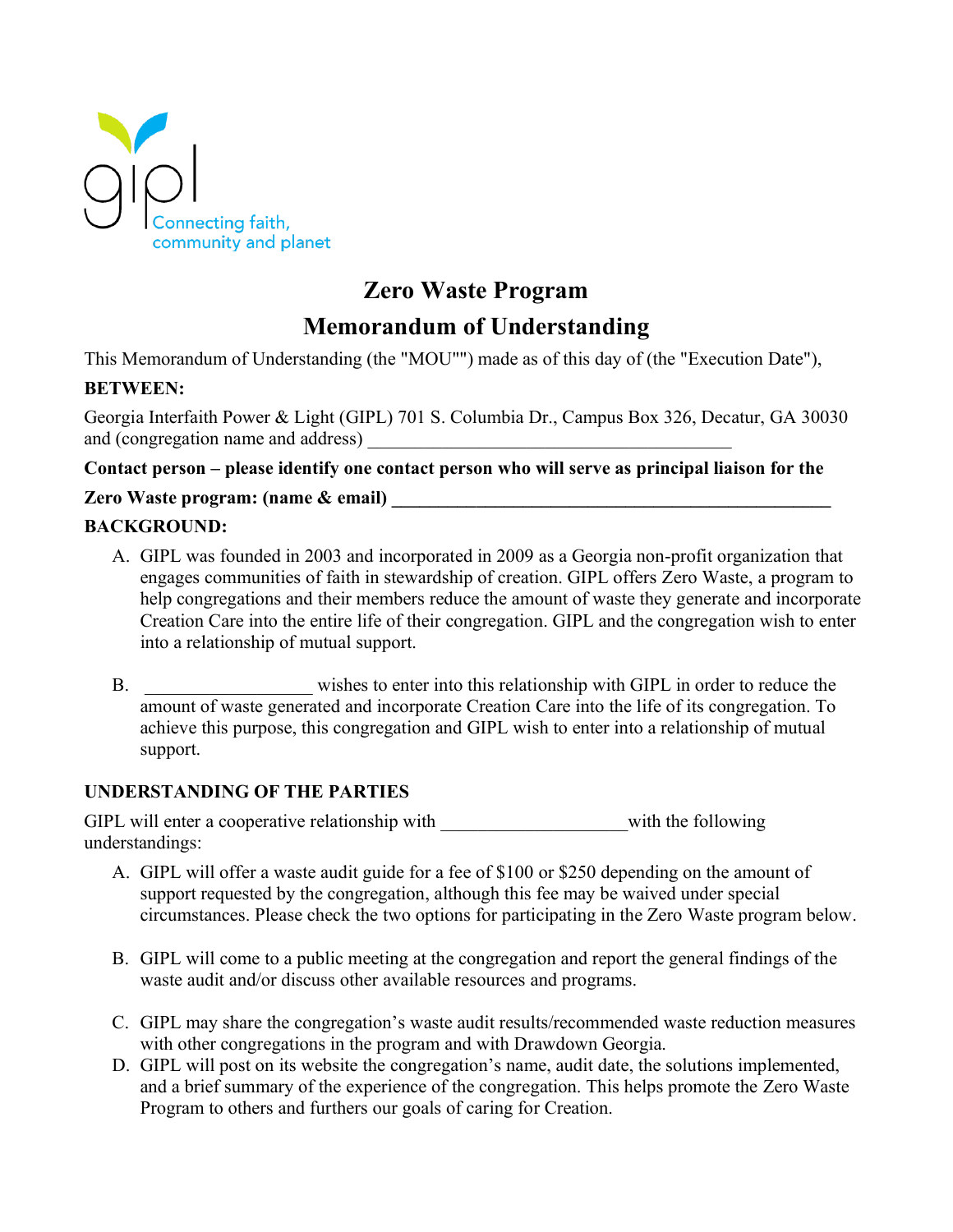will enter into this agreement and provide the following:

- A. The Congregation will pay a small administrative fee as discussed in A. above.
- B. Congregations who select to participate in the GIPL-guided audit will provide relevant facility information about congregation size, building use, and waste practices as outlined in the Background Sheet provided by the GIPL Program Coordinator. **Scanned bill images emailed to hannah@gipl.org are preferred.**
- C. Congregations who select to participate in the GIPL-guided audit will make its buildings and appropriate personnel available to GIPL and partners during the actual on-site assessment (about 2 hours). Appropriate personnel should be familiar with the history of the congregation and buildings in addition to having keys to access all areas.
- D. Congregations who select to participate in the GIPL-guided audit will submit building blueprints or a floor plan, if available, for GIPL staff prior to the site visit. This should be submitted along with this MOU and the Background Sheet to GIPL's Program Coordinator.
- E. Congregations who select to complete the waste audit themselves will submit the "reporting form" in the waste audit guide within 3 months of completing the audit.
- F. The Congregation will enter good faith discussions about ways to make recommended improvements within the constraints of available funds and time so that waste reduction can be realized in a reasonable time.
- G. GIPL has also developed a number of educational classes and workshops and practical climate solution programs related to the 20 high impact solutions from Drawdown Georgia. Congregations are encouraged to explore additional programs that will help them reduce their carbon footprint and enhance environmental stewardship on site.

Signed: Head of Staff/Clergy of the Church

The payment can be made by a check payable to Georgia Interfaith Power & Light at the address above. Failure to make timely payments will necessitate a review of GIPL's relationship with the Congregation and could adversely affect future collaborations. Either party can terminate this agreement without cause at any time.

| Signed:                                                             |
|---------------------------------------------------------------------|
| Codi Norred, Executive Director, Georgia Interfaith Power and Light |
| Signed:                                                             |
| Member of Congregational Lay leadership of the Congregation         |
| Signed:                                                             |